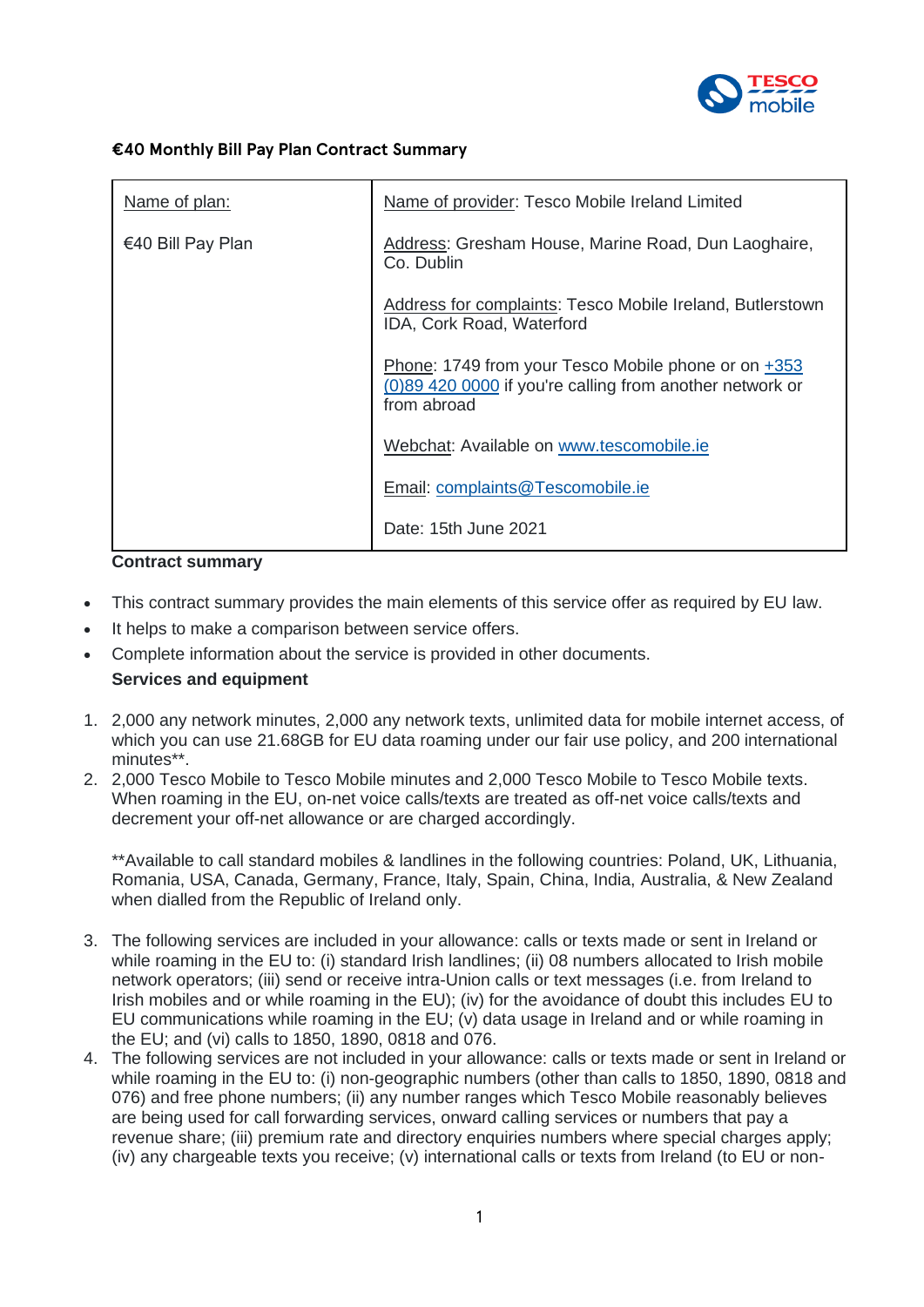

EU countries) or while roaming in the EU to non-EU countries; and (vi) some specific numbers or ranges of numbers which we designate from time to time and will be listed on our website.

- 5. Unused Plan allowances cannot be carried forward from one month to the next on any Plan. Existing customers transferring from one Plan to another will lose any accrued rollover allowance.
- 6. We may set a credit limit on your account until you have established a good payment history with us or if you fail to pay your account on time. We may increase, decrease or remove your credit limit without notice. If you exceed the credit limit we set, we may suspend any or all of the Tesco Mobile Services you use until you have made a payment to your account. You should not use the credit limit for budgeting as the amount you owe is not capped or limited by any credit limit we set. You may contact Tesco Mobile's Customer Care team on 1903 at any time to find out your then current credit limit and or modify the limit. See the following 'Your Credit Limit Explained' which provides further information as to how the credit limit is set [www.tescomobile.ie/help](https://www.tescomobile.ie/help-centre/Bill-Pay)[centre/Bill-Pay](https://www.tescomobile.ie/help-centre/Bill-Pay) .
- 7. The value of your usage outside your Plan is limited by Tesco Mobile. The value at which this limit is set to is dependent on your billing payment history. You will be notified by text when you have reached 80% of this limit, and again at 100% of this limit. Upon reaching 100% of your limit your account will be restricted from making chargeable calls. When this happens you will need to call Customer Care and make a payment for the value of your usage to have the restriction lifted. Please note this can take up to 12 hours for normal service to be fully restored. TMI reserve the right to decrease a customer's credit limit without notice.
- 8. If you wish to make international calls or use our international roaming service we may ask you to demonstrate a satisfactory billing history. Unless otherwise stated, if you use your mobile phone abroad (outside of the EU) you will be charged for usage.
- 9. We will try and provide you with the Services at all times but due to the nature of mobile technology, Tesco Mobile is not in a position to guarantee or offer any minimum service levels. We will at all times use the reasonable skill and care of a competent Service Provider in providing the Services to you in accordance with and subject to our Agreement, but we shall not be responsible for any delay or failure to provide Services for reasons beyond our reasonable control. Service availability is subject to Network availability and certain Services require 3G, 4G, 5G or future technology enabled handsets – see our coverage map at [www.tescomobile.ie/our](https://www.tescomobile.ie/our-network/)[network/](https://www.tescomobile.ie/our-network/) . Some Services (e.g. media messaging) may only work with other compatible handsets and networks.
- 10. A phone is available/provided under this contract. Details of the phones available under this contract are available on [www.tescomobile.ie/bill-pay-phones](https://www.tescomobile.ie/bill-pay-phones) (pre-purchase). Details of the phone, if any, availed of are set out in your Contract Form (post-purchase).

## **Speeds of the internet service and remedies**

- 1. Information regarding our estimated maximum mobile internet speed in any particular geographical area is available on the mobile coverage map published on the Tesco Mobile website from time to time.
- 2. Our estimated maximum speeds are:
- o 4G download 10Mb/s; 4G upload speed is 35% of download;
- o 3G download 1Mb/s. 3G upload speed is 20% of download;
- o 2G download is 59Kbps. 2G upload speed is 24kbps.
- 3. Mobile internet speeds can be affected by external factors including but not limited to: (a) the location of the user; (b) device capability (mobile phone, modem/dongle); (c) distance of user from the serving site; (d) number of users active on the site; (e) location of the device if using indoors; and (f) topographical issues that arise in the case of valleys, mountainous terrain, trees, buildings and other obstructions. In the case of indoor use, advances in building insulation can also negatively impact service and speed. Within this, there may be areas where you do not have access to all Services or where coverage is otherwise limited or unavailable.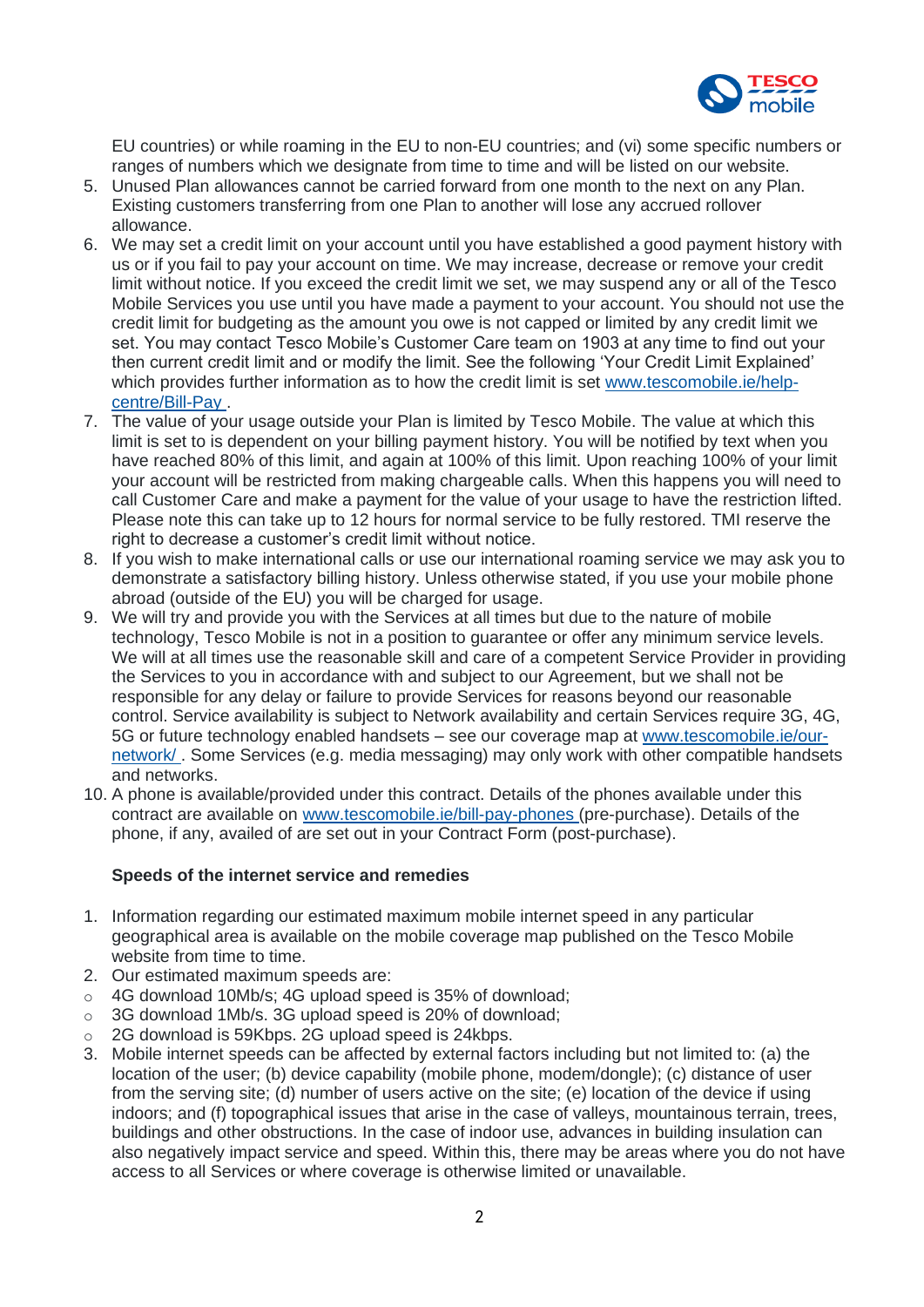

4. In the event of any continuous or regularly recurring discrepancy between the actual performance of the Service and the speeds set out, the Customer shall be entitled to exit the Agreement without penalty where the relevant facts in relation to the actual performance of the Service are established by a monitoring mechanism certified by ComReg.

## **Price**

- 1. Price per month, incl. VAT: €40.00
- 2. Applicable rates for Bill pay Customers from 15th June 2021 are:

| Calls to landlines and mobiles within the Republic of Ireland | 32 <sub>c</sub><br>per/min                                        |
|---------------------------------------------------------------|-------------------------------------------------------------------|
| Texts to all mobiles within the Republic of Ireland           | 14 <sub>c</sub><br>per/sms                                        |
| Out of bundle data rate when roaming in the EU                | 0.37c (incl<br>VAT) per<br>MB,<br>charged<br>on a per<br>MB basis |

A minimum of one minute will be charged, after which, per second billing will apply. For all data usage outside of your allowance, each data session will be billed per MB with a minimum charge of 1MB.

- 3. For roaming rates on Tesco Mobile, please see: [www.tescomobile.ie/help-centre/international](https://www.tescomobile.ie/help-centre/international-roaming/roaming-rates)[roaming/roaming-rates](https://www.tescomobile.ie/help-centre/international-roaming/roaming-rates) .
- 4. For international call rates on Tesco Mobile, please see: [www.tescomobile.ie/help](https://www.tescomobile.ie/help-centre/international-roaming/international-calls)[centre/international-roaming/international-calls](https://www.tescomobile.ie/help-centre/international-roaming/international-calls) .
- 5. For other call charges on Tesco Mobile, please see: [https://www.tescomobile.ie/help-centre/your](https://www.tescomobile.ie/help-centre/your-plan/other-call-charges)[plan/other-call-charges](https://www.tescomobile.ie/help-centre/your-plan/other-call-charges) .
- 6. The upfront cost of the handset is available on [www.tescomobile.ie/bill-pay-phones](https://www.tescomobile.ie/bill-pay-phones) (prepurchase) or set out in your Contract Form (post-purchase).

## **Duration, renewal and termination**

- 1. Your Minimum Term is 24 months. At the end of the Minimum Term, your Agreement will continue to run on a month to month basis, unless you, the Customer, provide notice of your desire to terminate our Agreement.
- 2. You may cancel and get a full refund (less the costs of return for online or phone sales) on your Mobile Phone / Device / Plan within 14 days of buying it ("the Cooling-Off Period") if: (i) all Equipment (to include any chargers or ancillary equipment supplied) is returned undamaged and the original packaging and contents are intact; (ii) you return or reimburse us for any free or discounted products, services, vouchers or coupons you received as the result of the purchase; (iii) the Customer shall remain liable for any Charges incurred prior to such cancellation; (iv) if you have bought a Mobile Phone / Device from us in a telecoms store, you can return it to that store within 14 days; (v) if you have bought a Mobile Phone / Device / Plan from us through our Website or over the phone i.e. completed a distant sales within the meaning of the EC (Consumer Information, Cancellation and Other Rights) Regulations 2013, you should complete our [Cancellation Form accessible here](https://www.tescomobile.ie/about-us/terms/TMI_Cancellation_Form.pdf) Cancellation Form accessible here or available on